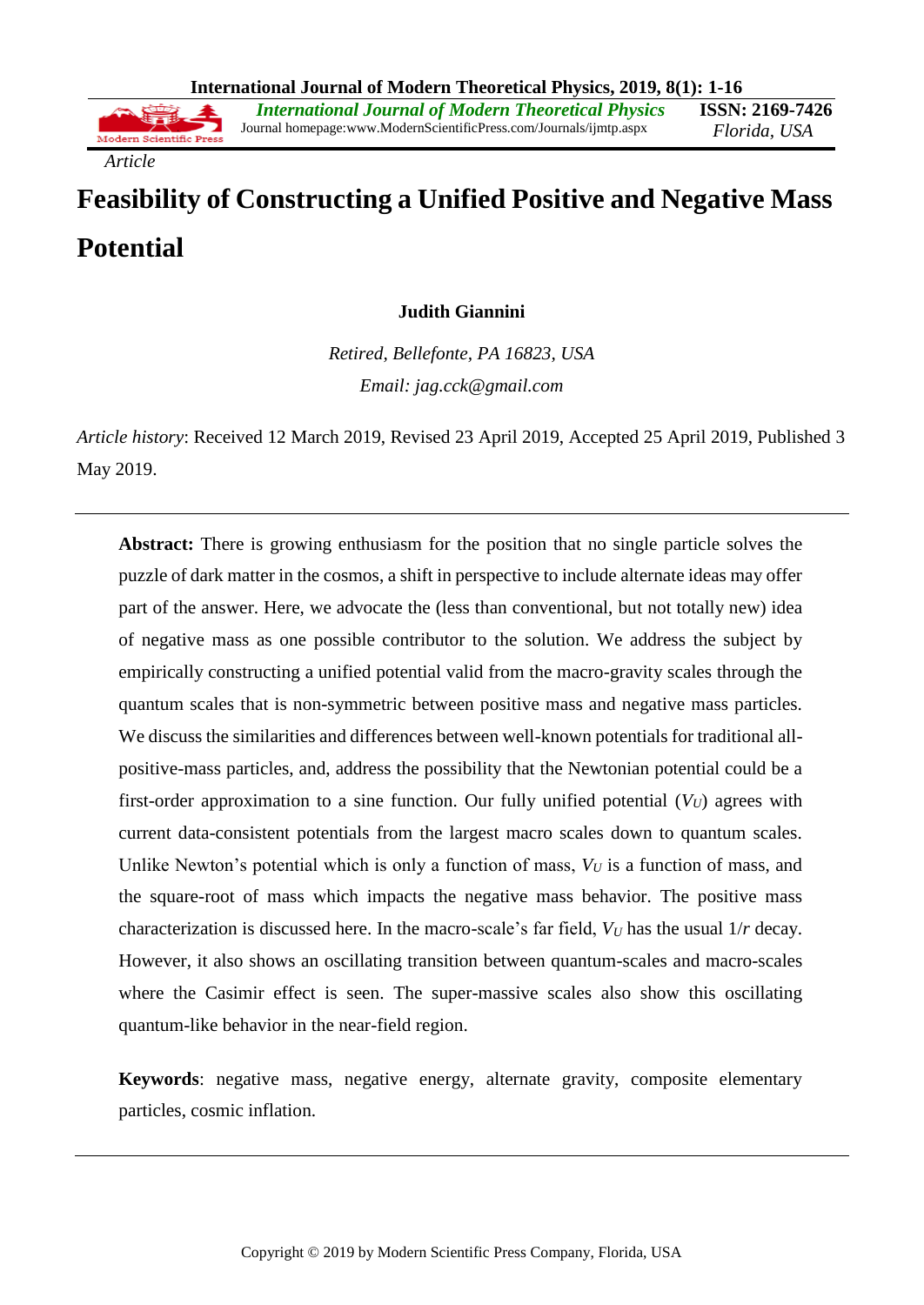## **1. Introduction**

One of the most consuming focuses of human intellectual activity throughout history has been the need to discover the nature of our universe and its contents. In ancient times, that activity was centered prominently on the observed bodies in the heavens, along with an extensive philosophical debate on the composition of the observed matter, both astronomical and the small-scale stuff-ofeveryday-life. The nature of that matter was largely unknown.

Today, most of what we know about matter in the cosmos is based on theoretical models, fed by measurements and requiring some initial assumptions [1]. Currently, the predominating consensus is the DM (dark matter) and DE (dark energy) paradigm [2], dividing the universe as: DE (identity unknown),  $\sim$ 73%; DM (identity unknown),  $\sim$ 23%; other non-luminous matter (gasses, neutrinos and super-massive black holes) and luminous matter (stars, gasses and radiation), ~4%. Numerous possible candidates have been proposed for DM [3], but to date, the search for these candidates has not been successful [4].

Simulations indicate the expected influence of DM on normal matter, leading to the strong suspicion that no single type of DM is sufficient. Several possibilities, including numerous types of particles (in addition to WIMPS and axions which have not been abandoned) and a variety of forces that act only on DM, are now on the table; and, there is growing favor with the idea that new ideas need to be considered until an answer is found [2, 5]. One direction this message leaves open is considering the dark sector – such things as parallel universes, or more unconventionally, negative mass particles (which, for the most part, until now, have been only a hypothetical concept).

The going-in assumption to most models has been that mass can only be positive. This is true, in part, because, traditionally, observed mass is the stuff we can see, and, it is unsettling to think about the opposite of what we can see. (Schiff argued in favor of assuming that all particles of matter and antimatter have positive rest mass and positive passive gravitational mass [6, 7], a position that was later reiterated by Weinberg [8]). Also, there have been few measurements that might be interpreted as negative mass. This is starting to change, and, a paradigm shift that allows the serious consideration of negative mass as a real possibility.

The negative mass concept is not consistent with the SM as currently configured; however, it is not a unique idea in theory. Newtonian mechanics is based on a gravitational potential that is proportional to mass. There is nothing in the expression prohibiting either the active source mass  $(m<sub>s</sub>)$  or the passive responding test mass (*mt*) from being negative. Newton [9] reflected on the fact that we gain information about matter through observations by our senses, and, that knowledge (of "sensible bodies") might then be applied universally to all bodies. But, he cautioned that there are bodies beyond the range of our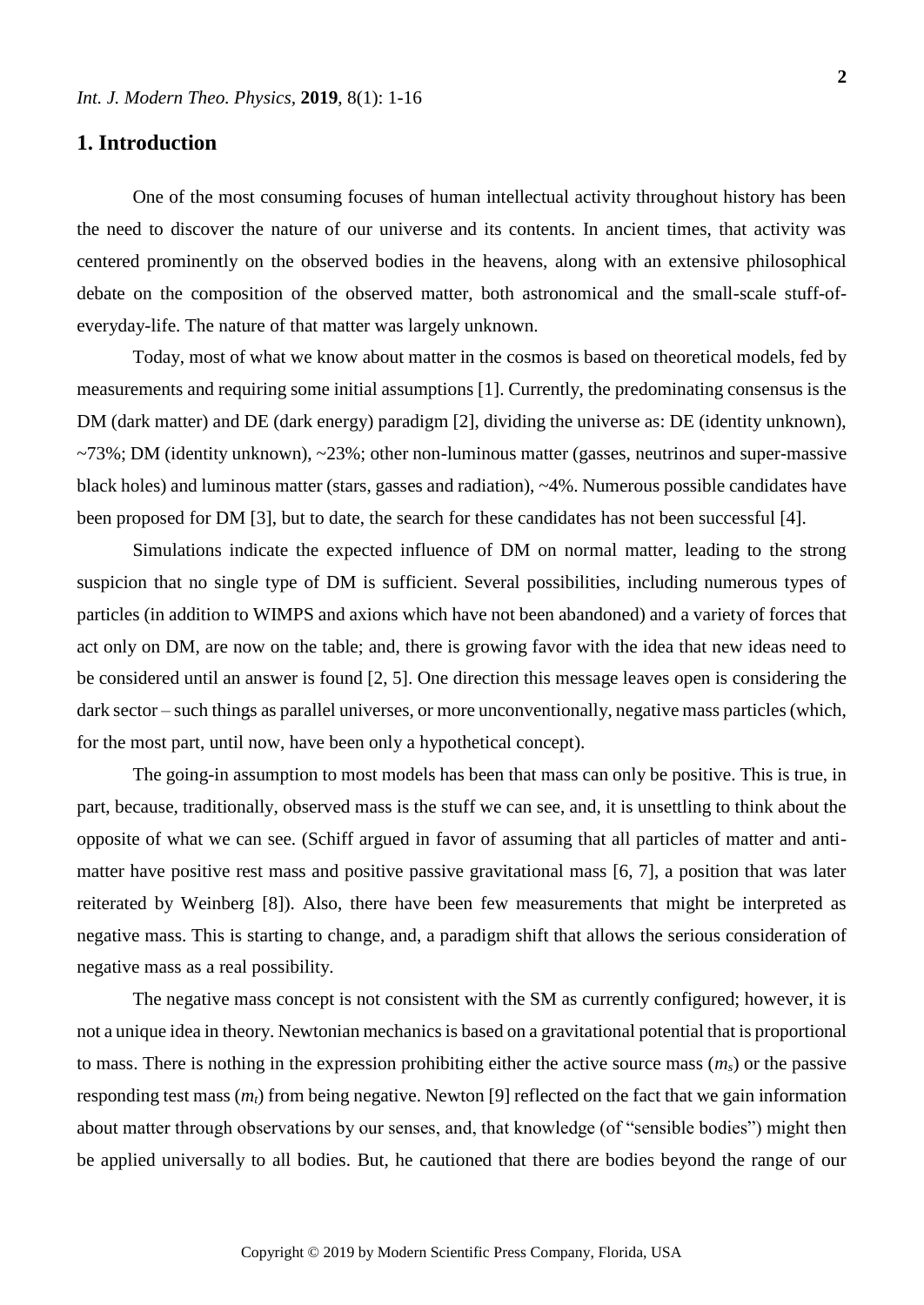senses – perhaps inferring the existence of the sub-atomic world or cosmic DM that was not obvious in his time, or the real possibility of negative matter particularly DM and DE.

In his book, Jammer [10] describes some of the earliest considerations of Newton's laws and concept of negative mass. He notes that Pearson (1885) spoke of the attractive and repulsive gravitational forces in the context of bodies in a fluid medium. Seerliger (1895) considered Newton's law not rigorously accurate and needing supplementary terms as applied to the universe as a whole; while, A. Foppl (1897) introduced the notion of negative mass as a possible solution.

Bondi [11] stated that in Newtonian physics the law of action and reaction implies the equality of active (*ms*) and passive (*mt*) gravitational masses, but, the equality of inertial mass (*mi*, that responds to non-gravitational forces) with  $m_s$  and  $m_t$  is a separate empirical fact. He noted that negative matter does not respond like ordinary (positive) matter to non-gravitational forces, producing repulsive gravitational fields. He observed that when considering relativity as a purely gravitational theory, *m<sup>t</sup>* and *m<sup>i</sup>* do not appear, and, *m<sup>s</sup>* occurs only as an integration constant that could be either positive or negative. He went on to develop a non-singular solution to Einstein's equations showing a repulsive force between bodies with mass densities of opposite sign.

Bonner [12] considered mechanics in a universe with negative mass and the influence of the negative mass on the Schwarzschild black hole solution. Hoyle, Burbidge and Narlikai [13] noted that allowing only positive mass results in the standard hot Big Bang model. They developed a scale-invariant form of the gravity equations that reduce to general relativity under the right conditions and leads to the creation of equal numbers of positive-mass and negative-mass particles (pairs) during creation events, providing an alternate explanation for the cosmological observations [14].

Chang [15] explored the force of negative mass and its potential relation to DM, using singlemetric field equations describing repulsive interactions. In another approach, Petite and his colleagues [16] present a bimetric (Janus) model of the universe. Their theoretically model, based on Einstein's equations, considers the interaction of positive and negative masses where the two types of matter have different light speed. Their twin-universe system of coupled equations shows like-mass-types attracting and unlike-mass-types repelling, and includes both positive-energy photons and negative-energy photons.

In a slightly different vein, FRACEP (the Fractal Rings and Composite Elementary Particles model) [17] heuristically develops composite versions of the Standard Model (SM) elementary particles and anti-particles (the "Bright Universe") having mostly positive mass; but it also includes an additional set of dark particles and dark anti-particles (the "Dark Universe") having mostly negative mass. The FRACEP mass types interact like the Petit-model masses, but unlike the Petite model, FRACEP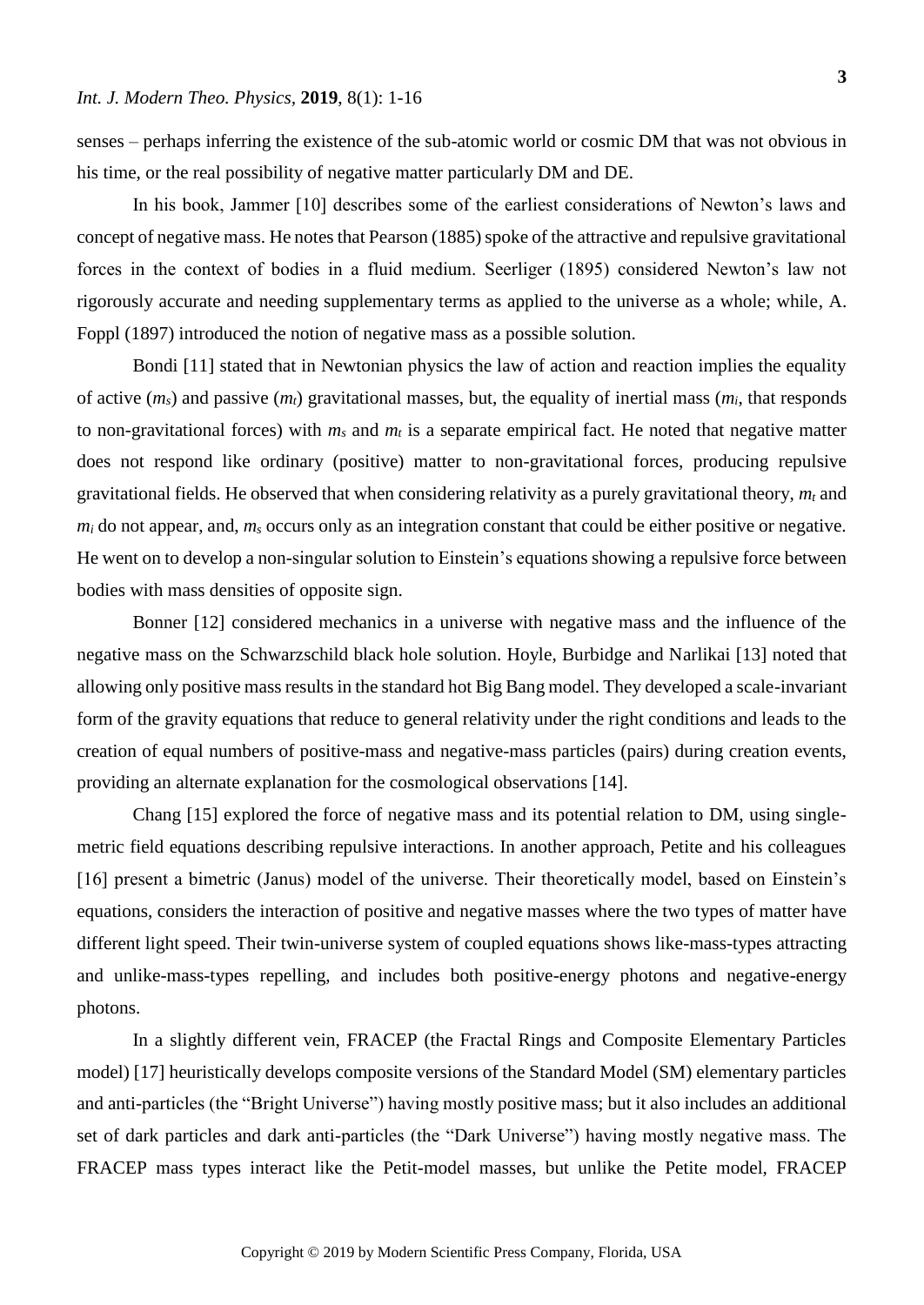considers the mixed-mass-type internal structure of the elementary particles. The mathematical basis of this particle construction has yet to be developed.

Further, experiments are beginning to address the negative-mass question. Simone Giani [18] examined the impact of superluminal velocities on particle interactions, noting that, in such cases, the square of the particle mass needs to be negative to allow conservation of energy and momentum. His analysis of the SN1987A supernova data indicated a possible signature for superluminal neutrino bursts [19], and experiments later reconfirmed that possibility [20].

Takahashi and Asada [21] used the results of the Sloan Digital Sky Survey Quasar Lens Search to determine an upper limit on the number of negative-mass objects and Ellis wormholes. Since they are not luminous because there is no matter accretion as a result of the repulsive force, gravitational lensing was used as an observation tool to probe for these exotic objects.

Mbarek and Paranjape [22] showed that for certain conditions in an ideal fluid, there is an exact solution to Einstein's equations in a de Sitter space-time that is not asymptotically flat, indicating that any plasma of positive-negative particle pairs in the early universe would screen gravitational waves below the plasma frequency. In a related idea, Khamehchi, et al. [23] experimentally demonstrated that with a properly engineered dispersion relation in a Bose-Einstein condensate, spin-orbital coupling exhibited behavior consistent with effective negative mass, showing that the modified dispersion resulted in soliton trains, shock waves and other non-linear effects.

Finally, the ALPHA collaboration at CERN [24] is considering the negative-mass idea from a different perspective. Big Bang theory indicates that, during the creation event, equal amounts of matter and anti-matter should have been created. They, in turn, should have annihilated each other; but, an excess of matter has survived, indicating that the laws of nature, as we understand them, do not apply equally to matter and anti-matter. The ALPHA collaboration is experimentally exploring that puzzle. Specifically, assuming the hydrogen atom is purely positive mass, is the anti-hydrogen atom purely positive (with opposite characteristics), or is it partly negative mass causing it to violate the expected gravitational attraction because there is a difference in the behavior of matter and anti-matter? Their initial efforts [25] created sufficiently stable anti-hydrogen, and further experiments are planned to more completely answer the question.

Because of the current uncertainty in the nature of dark cosmic-matter, we assume the possibility of both partially negative-mass and totally negative-mass particles [17], which requires a potential to describe their interaction with each other and with normal (positive-mass) particles. In the following sections, we describe the considerations for constructing a fully unified potential  $V_U$  that can address the differences between positive-mass and negative-mass particles at all scales. We then present a potential form and a comparison of the  $V_U$  with the two well recognized potentials (Newton and the neutron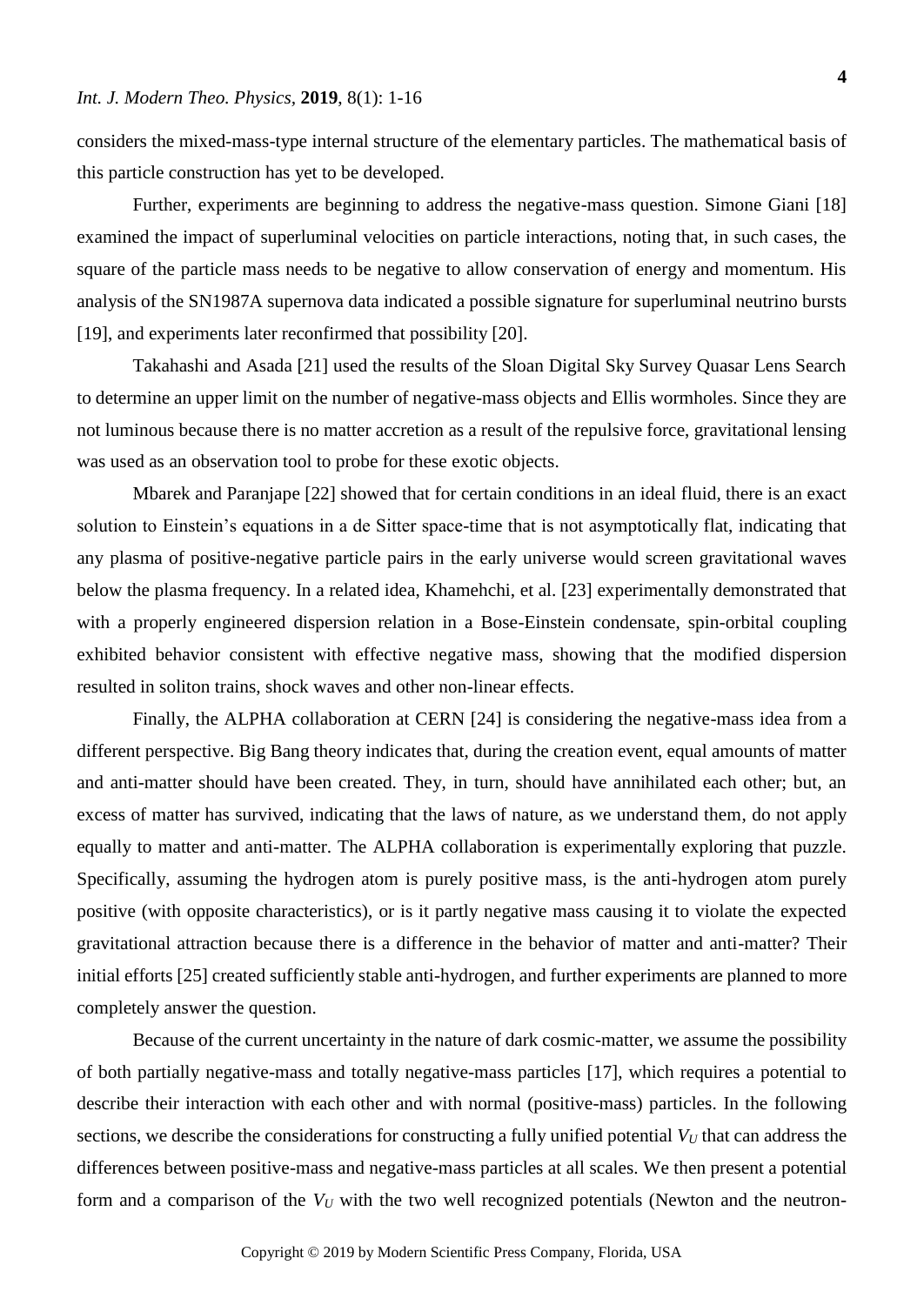neutron scattering potential). A mathematical basis for this empirically constructed  $V_U$  has yet to be developed.

## **2. Consideration for Constructing a Unified Potential**

 $V_U$  is a unified potential that is intended to address Planck-length scales to the largest macroscales of astronomical bodies. It characterizes both positive-mass sources and negative-mass sources. Focus is on the strong force and gravity as a way of defining the nature of  $V_U$ 's influence in the two regions where the characterization is well-known and accepted, empirically matching the behavior of the known.

Because the data available to develop  $V_U$  is for positive mass only, the derived potential function needed a broad-scale base in order to recognize the impact of negative mass on the potential form. To address the negative mass,  $V_U$  does not assume a simple replacement of "-*m*" for "+*m*" in any of the current potential forms. Instead, it uses current data at nuclear scales as an intermediate step between the smallest scales-of-interest and the largest macro-scale to provide a unified function that is extrapolated down to its smallest particles.

The well-known potential functions for the strong force (the SM neutron-neutron scattering potential) and for gravity (Newtonian potential *VN*) are different, but, they have some characteristic similarities. This leads to the conclusion that there might be a common rule applying to the quantum and the macro (gravity) scales, implying a single, multi-term function where all terms are not simultaneously significant at all scales.

The functional form obtained is proportional to the product of a sine function and a decaying exponential. *V<sub>U</sub>* demonstrates an oscillating transition between the quantum and gravity scales, even showing a near-field oscillating (quantum-like) behavior at the very largest mass scales. *VU*'s smallest possible *r* is  $3.3x10^{-35}$  m. The negative mass characterization was not deliberately modeled – it automatically arises out of the unified functional form.

### *2.1. Familiar Macro-Scale Potential*

Newtonian physics is based on a potential between two masses that decays monotonically with *r*,

$$
V_N = -Gm_t m_s / r. \tag{1}
$$

Experiments [26] show that  $V_N$  reflects nature to sub-millimeter  $r$ . For smaller  $r$ , it becomes difficult to distinguish between measurement uncertainty and possible variations in *G*. As *r* approaches zero,  $V_N$  grows infinitely large; but, it is uncertain if nature necessarily follows this rule. Further, general

**5**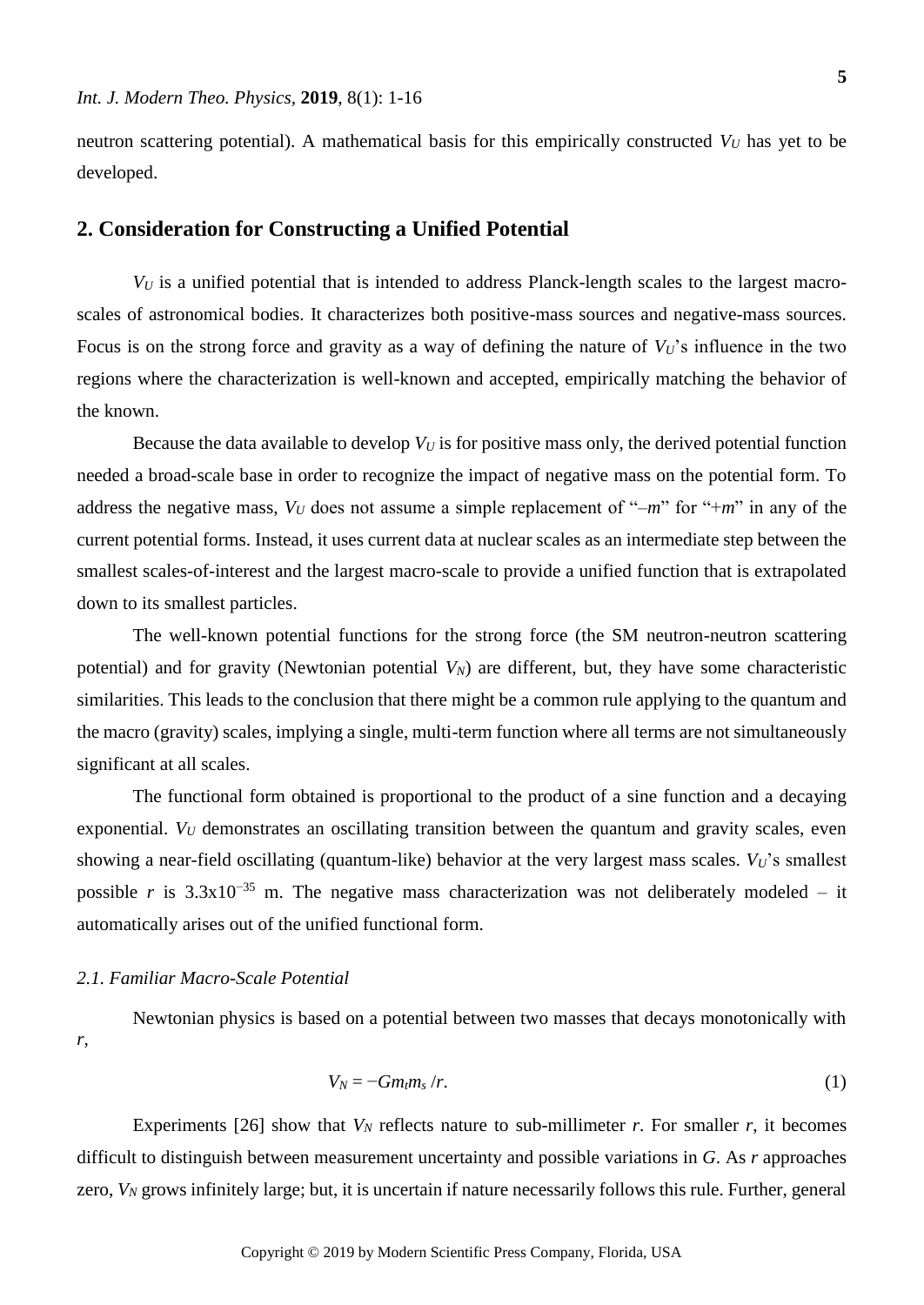relativity (GR) provides a correction  $(-3m_t(Gm_s/c)^2/r^2)$  [27] that resolves  $V_N$ 's perihelion advance inadequacy at cosmic scales.

With the appropriate assumptions, GR yields the same results as Newton's action-at-a-distance force. However, GR's effects also extend to super massive scales which Newton's expression does not adequately model. It also allows for repulsive energy which leads to accelerated expansion of the universe – an effect Newton cannot address. Neither Newton nor GR extend adequately to the subatomic levels. For that, the probabilistic formulation of quantum mechanics is required.

#### *2.2. Familiar Quantum-Scale Potential*

The nuclear force is based, to first order, on the well-known Yukawa potential  $V_Y = -g^2 e^{-b r}/r$ , where the  $b = mc/h$ -bar, h-bar is Planck's constant divided by  $2\pi$ , and g is analogous to the Newtonian gravitational constant *G*. To completely describe the nuclear force, *V<sup>Y</sup>* is modified by several terms that model specific physical effects [28]. The form for neutron-neutron scattering is:

$$
V_{Y-mod} \sim A \ V_Y [1 + S(r) \{1 + 3/(m r) + 3/(m r)^2\}] - \delta(m_\pi, r), \tag{2}
$$

where,  $S(r)$ ,  $\delta(m_{\pi}, r)$  and A are empirically determined and  $m_{\pi}$  is the mass of the pi-meson exchange particle (one of the particles acting as the focus of the strong nuclear force). The usual range for current models is between  $\sim$ 0.3 fm to  $\sim$ 2.5 fm. The constant *b* in the exponential of *V<sub>Y</sub>* varies depending on the mass of the exchange particle: for pi-meson exchange,  $b \sim 0.7082$ /fm where  $r > 0.3$  fm; for the rho and the omega exchanges,  $b \sim 4.054$ /fm where  $r < 0.3$  fm.

*VY-mod* has an oscillating character that is exponentially damped with increasing *r*, converging to zero by  $\sim$ 10 fm, making it inconsequential at macro distances. For  $r$  < 0.5 fm, it grows exponentially becoming infinitely large as *r* approaches zero. Like *VN*, it is not obvious that nature follows this rule.

#### *2.3. Common Characteristics of Quantum- and Macro-Scale Behavior*

 $V_U$  reproduces  $V_N$ 's behavior at macro scales, and it agrees with the shape and magnitude of *VY-mod* at quantum scales. But, it also extends to the smallest scales without producing a singularity for positive mass sources. Several observations contributed to the construction of  $V_U$ . First, both  $V_N$  and *VY-mod*, to first order, have a 1/*r* decay. Second, *VY-mod*'s damped oscillation is suggestive of a stretched spring, pegged at one end, and increasingly compressed in amplitude along its length. The damping is explicitly represented by an exponential decay function. The stretched oscillation is produced by the modification terms. This oscillatory effect is determined empirically in  $V_U$  by fitting to  $V_{Y\text{-mod}}$  using a sine function. For  $1/r$ , the sine function expansion is:  $sin(1/r) = 1/r - (1/r)^3 (1/3!) + (1/r)^5 (1/5!) - ...$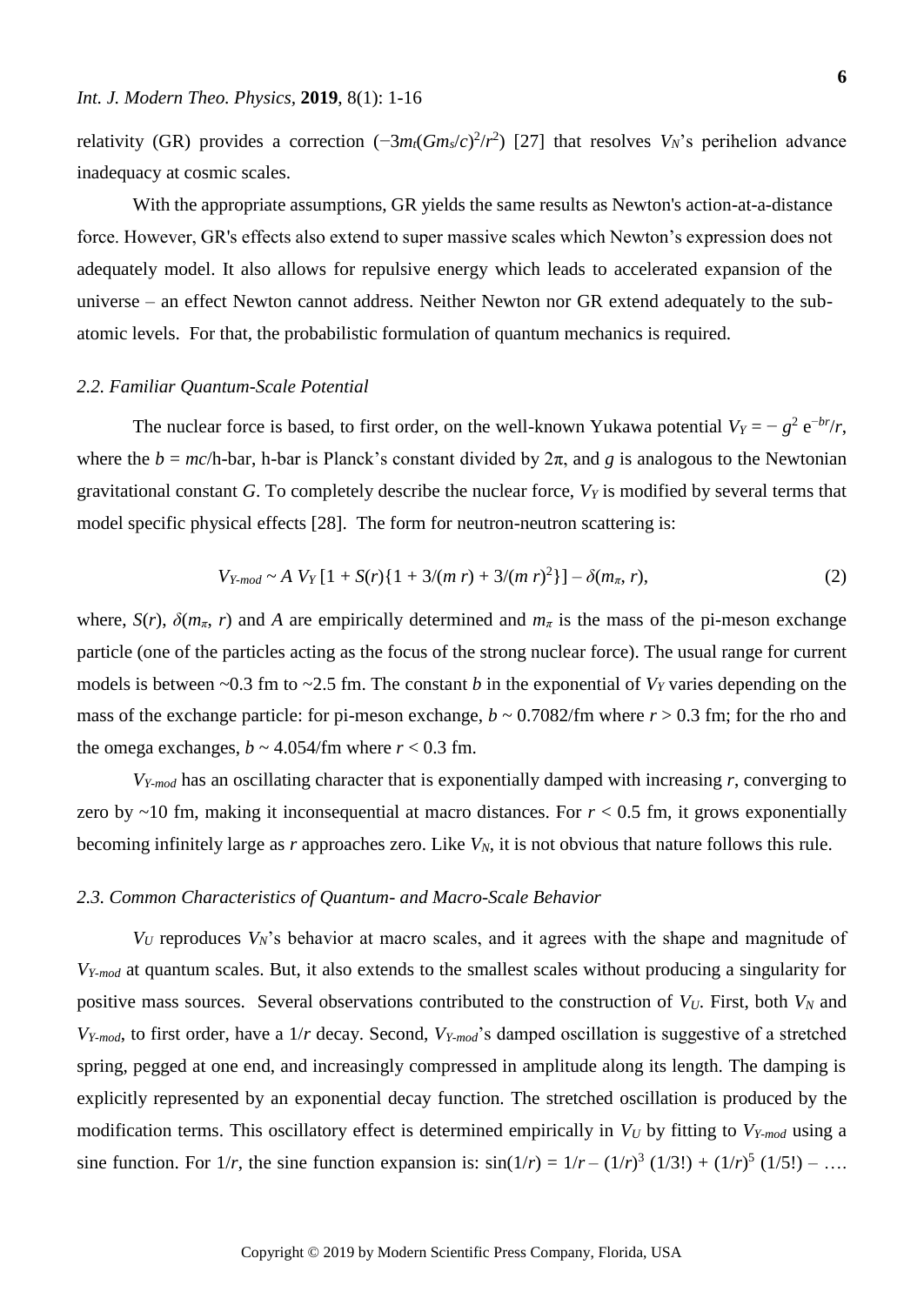$(1/r)^{2n+1}$  (1/2*n*+1!). This hints that the observed  $1/r$  behavior in  $V_{Y\text{-mod}}$  could be the first order approximation to a sine function. It could also explain the  $1/r$  behavior in  $V_N$  under the right conditions.

## **3. The Unified Potential**  $(V_U)$

The functional form of  $V_U$  was empirically determined based on the above considerations, and the numerical coefficients were determined by the best fit to the known potentials:

$$
V_U = m_t [A_0(M) + B_0(\sqrt{M})] \sin[S(r, M) + T(r, \sqrt{M})] E_0(r, M); \qquad (3a)
$$

$$
A_0 = 1 / (0.18 M),
$$
  
\n
$$
B_0 = 9.2095 \times 10^{-8} \sqrt{M},
$$
  
\n
$$
E_0 = \exp\{-2.4 r |M| / [M^2 + (m_{\text{Gp}}/m_{\pi})] \};
$$
\n(3b)

$$
S(r, M) = K_I + K_f,
$$
  
\n
$$
K_1 = -150 (\pi/180) 0.09 (r/M)^2 E_I,
$$
  
\n
$$
E_I = \exp[-67 (m_{Gp}/m_{\pi}) / |M|],
$$
  
\n
$$
K_f = -(\pi/180) 0.000092 [M / 8 \times 10^{60}]^2 [1.496 \times 10^{26} / r]^3;
$$
\n(3c)

$$
T(r, \sqrt{M}) = K_2 + K_3 + K_4,
$$
  
\n
$$
K_2 = -150 \ (\pi/180) \ (0.00006/m_\pi) \ \sqrt{M / r},
$$
  
\n
$$
K_3 = 150 \ (\pi/180) \ E_1 / \sqrt{M},
$$
  
\n
$$
K_4 = K_3 / r.
$$
  
\n(3d)

 $M = m_s / m_\pi$  where  $m_s$  is the source mass for which the potential is computed,  $m_\pi = 139.57$  MeV/ $c^2$ (the mass of the pi-meson). The  $m_t$  is the responding test mass, and  $m_{\text{Gp}} = 1.72 \times 10^{-22} \text{ MeV}/c^2$  (the hypothesized "smallest" particle). The calculation units are: masses in MeV/ $c^2$ , r in fermis, and  $V_U$  in MeV. The macro-scale conversion to these units are:  $1.7826915 \times 10^{-33}$  MeV/c<sup>2</sup> per kg;  $10^{15}$  fm/m;  $1.496\times10^{11}$  m/AU;  $1.6022\times10^{13}$  J/MeV; and 63240 AU/ltyr; 1 SU =  $1.99\times10^{30}$  kg.

*T*(*r*,  $\sqrt{M}$ ) becomes imaginary when *M* is negative because of the  $\sqrt{M}$  factor in (3d), giving *V<sub>U</sub>* an imaginary component. This is not true of *V<sup>N</sup>* which is always real, retaining the same function but changing sign. We assume an absolute value for *M* in  $E_0$  and  $E_1$ . This guarantees  $V_U$  decays at large distances when  $M < 0$ .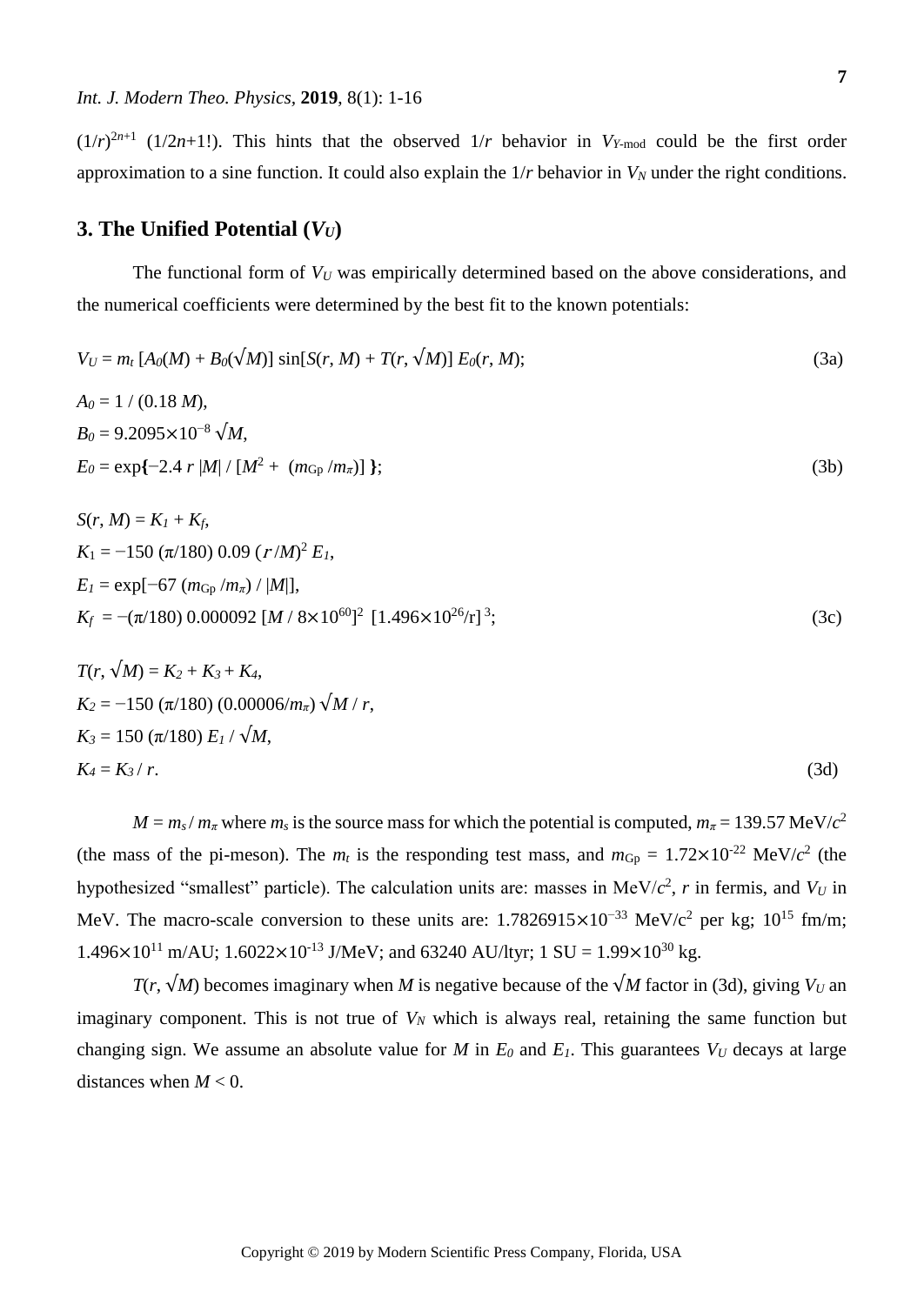

**Figure 1.** Shown is the characteristic behavior at the quantum scale. The solid red line is  $V_U$  and the broken blue line is *VY-mod*. There are no values for *VY-mod* in the lower (smaller *r*, near-field) or upper (larger *r*, far-field) tail regions. The *r*-values between ~0.5 and 2.0 are the usual values for *VY-mod* for the pi-meson interaction ranges. The  $V_U$ 's near-field oscillation ( $r < 0.25$ ) approaches its maximum amplitude  $(+1.234 \text{ GeV})$  where  $V_{Y-mod}$  increases exponentially. The  $V_U$ 's damped oscillation in the farfield ( $r > 2.5$ ) is shown on an exaggerated scale. ( $m_s = m_t = m_{\pi}$ ).

## *3.1. Quantum-Scale Behavior of V<sup>U</sup>*

At quantum scales, the dominating terms in  $V_U$  are the  $K_I$  (3c), and  $K_3$  and  $K_4$  (3d). As the *r* increases, the  $K_I$  and  $K_A$  terms reverse rolls in their dominance.  $V_U$  exhibits the same behavior for all quantum-scale source masses down to the smallest possible mass.

The pi-meson (Figure 1) is a typical example of the characteristic behavior of  $V_U$  at the quantum scale down to the smallest possible masses. Values for the neutron-neutron interaction with pi-meson exchange, *VY-mod*, were taken graphically from Figure 3.3 [28]. In this region, *V<sup>U</sup>* agrees reasonably well with  $V_{Y-mod}$  in shape and amplitude (RMS  $\sim$ 20%, mean  $\sim$  2%) for the usual range for the pi-meson interactions (~0.3 fm to ~2.5 fm). Although the central region agrees, the tails have different behavior. In the near-field region,  $V_U$  oscillates as *r* decreases ( $r < \sim 0.5$  fm), asymptotically approaching a maximum of ~1.234 GeV. *VY-mod*, however, appears to exponentially grow without oscillation (but, the function is not considered valid below ~0.3 fm). In the far-field region, both *VY-mod* and *V<sup>U</sup>* damp exponentially as *r* increases, approaching zero as  $r \rightarrow \sim 10$  fm. However,  $V_U$  oscillates, while  $V_{Y\text{-mod}}$ appears to monotonically approach zero. At the limits of measurement ability in this region, both *V<sup>U</sup>* and *VY-mod* would appear approximately the same.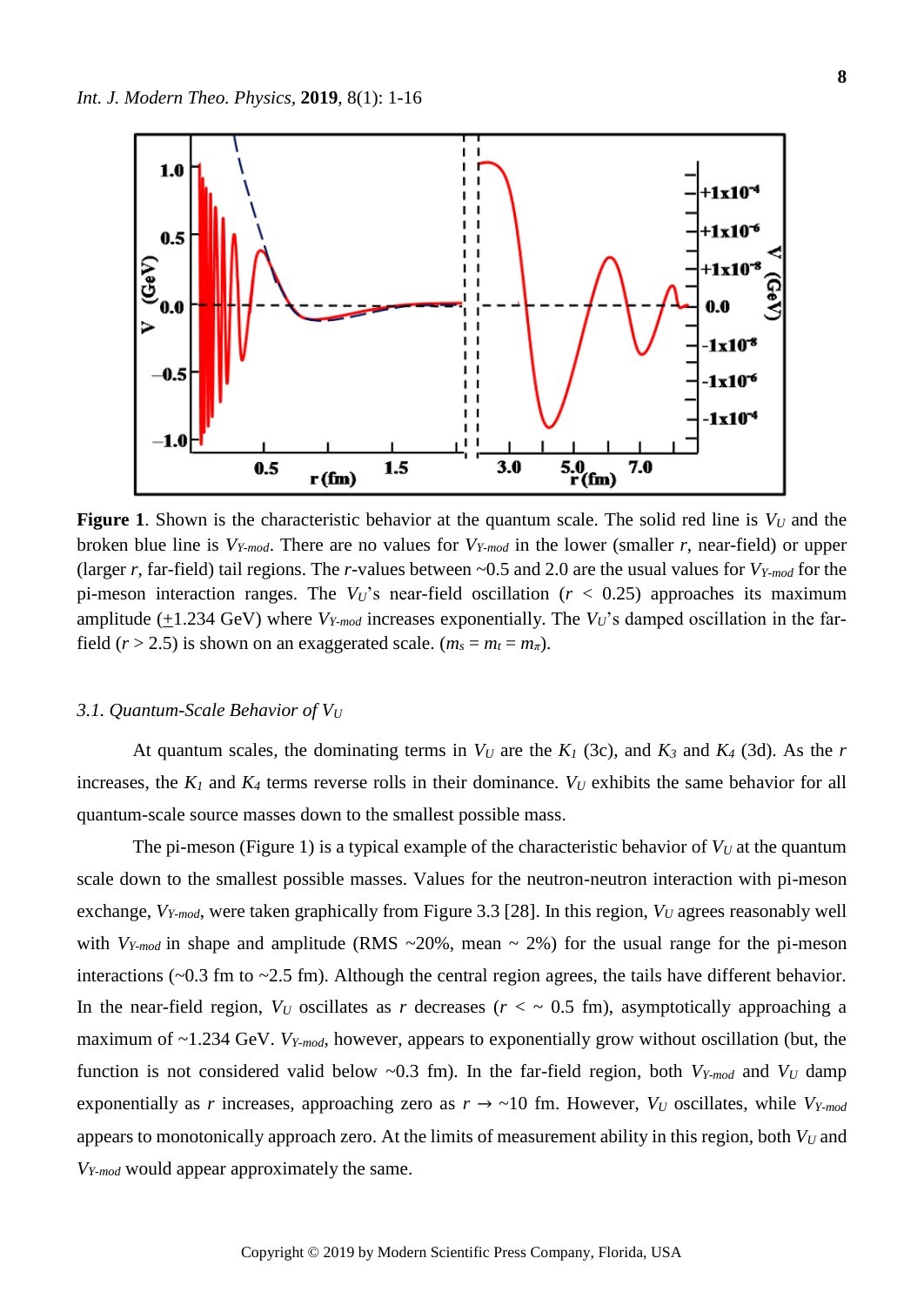#### *Int. J. Modern Theo. Physics,* **2019**, 8(1): 1-16

Qualitatively, the oscillation of  $V_U$  serves the same purpose as it does for  $V_{Y-mod}$ . There, the region of changing slope indicates adjacent areas of repulsion and attraction that keep the quarks inside a proton, not-too-far but not-too-close to each other, thus maintaining a stable particle configuration. It is the ever increasing frequency of oscillation of  $V_U$  at the smallest particle interactions that provide a mechanism to shield the particles and prevent them from collapsing into each other. Also, it keeps the near-field potential from growing without bound, thus, protecting the integrity of the space-time fabric. The damped oscillation of  $V_U$  at larger *r* provides the basis of the transition to the  $1/r$  behavior at macro-scale distances.

#### *3.2. Macro-Scale Behavior of V<sup>U</sup>*

The macro behavior of gravity is a very wide-ranged effect, covering everything from the ordinary scales of every-day life to the largest cosmic scales. At macro scales, the dominating terms in *V*<sub>*U*</sub> are the  $K_2$  (3d) and  $K_f$  (3c), and the characteristic behavior is the same at all macro scales whether the source mass is small (ordinary scales) or cosmic in magnitude.

Figure 2 shows an example of the characteristic behavior at ordinary scales, for separations from thousands of meters down to the transition to quantum scales. In this range,  $V_U$  is equal to  $V_N$  before it begins oscillating. The horizontal axis plots the natural log (ln) of *r* because of the wide range covered  $(3\times10^{-7}$  m to 9×10<sup>3</sup> m). Similarly, the vertical axis is plotted on a log scale where the potential (in Joules) is divided by the Newton's gravitational constant *G*. Since the logarithm function is not valid for negative arguments, the absolute value of the argument was plotted with the sign of the potential. In the log-log format the  $1/r$  behavior becomes a straight line, so  $\ln(|V_N|/G)$  takes on positive values for  $V_N < G$ , but a negative value for  $V_N > G$ .

For  $r > -0.001$  m (ln(*r*) ~ 7) with the masses shown,  $V_U$  is an attractive potential that agrees with *V<sub>N</sub>* (to within the uncertainty in *V<sub>N</sub>*,  $\pm 0.00135\%$ ). At sub-millimeter ranges (ln(*r*) < -7), as *r* decreases, *V<sup>U</sup>* begins to diverge from *VN*. The break-point shifts to shorter ranges with decreasing mass (roughly as  $\Delta \ln(m) / \Delta \ln(r) \sim 2$ ). It is at this point that a transition from ordinary  $1/r$  macro-scale behavior begins to take place, and *V<sup>U</sup>* begins to oscillate. This oscillating transition (beginning at the first oscillation peak) is evident even at the larger cosmic scales.

Figure 3 shows a detail of the transition to oscillation for the 55 kg case. The oscillatory behavior is similar to what was seen in the quantum case. Here, the maximum amplitude in the oscillation is reached almost immediately, differing slightly from the quantum case which builds to its maximum more slowly. As the mass and range combination approach the quantum case, the transition region evolves into the maximum limits seen in the quantum-scale behavior.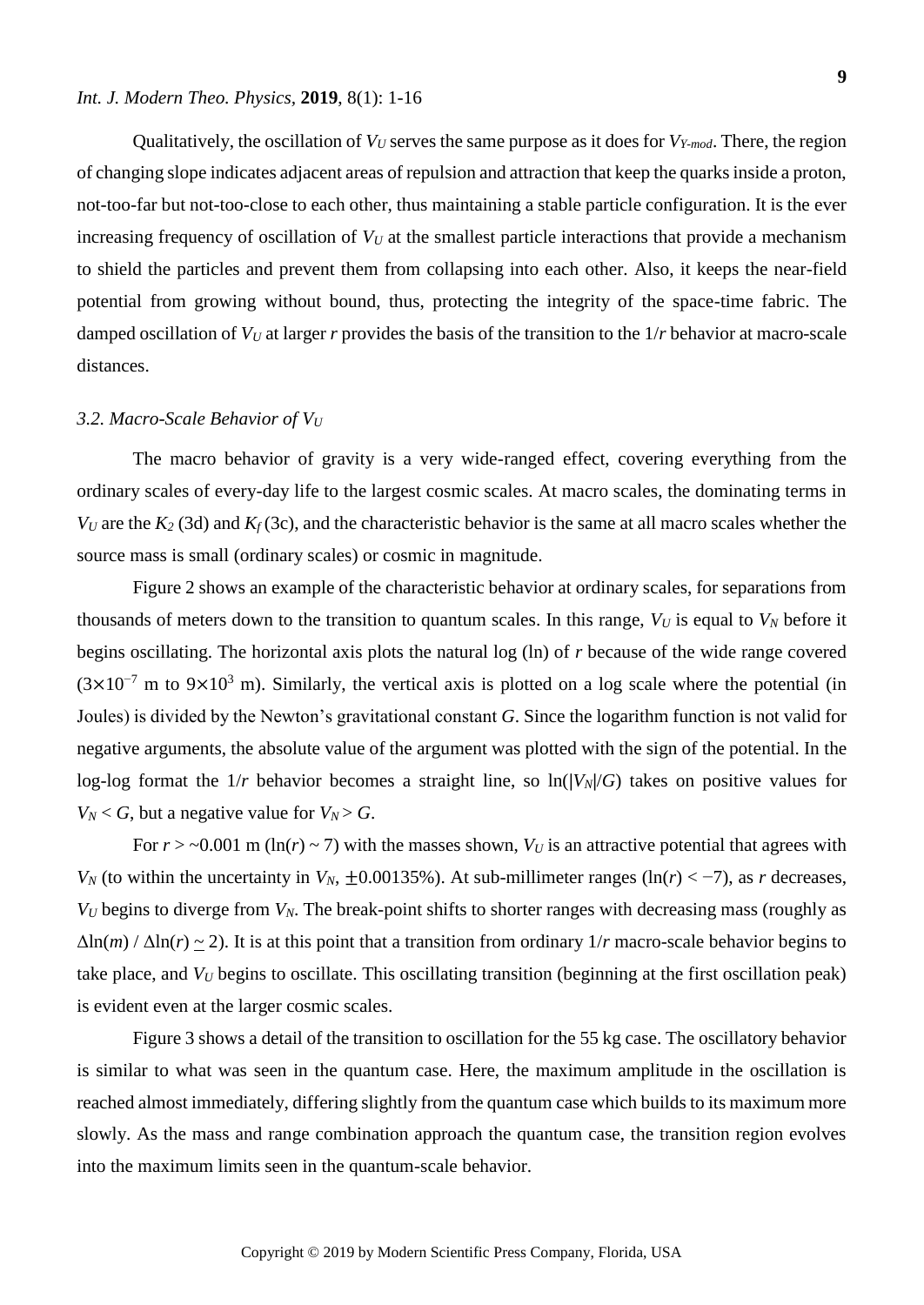

**Figure 2**. Shown is the characteristic behavior at ordinary macro scales. The solid red line is *V<sup>U</sup>* and the broken blue line is  $V_N$ . There is exact agreement between  $V_U$  and  $V_N$  before  $V_U$  begins oscillation (between attractive and repulsive behavior) in its transition to the quantum scales. Both are attractive potentials to that point.  $(G = 6.67432 \times 10^{-11}, m_t = 1 \text{ kg})$ .



**Figure 3.** This shows a detail of the comparison of the  $V_U$  and  $V_N$  in the transition region between macro scales down to quantum scales for the 55 kg source mass. The solid red line is  $V_U$  and the broken blue line is  $V_N$ . ( $G = 6.67432 \times 10^{-11}$ ,  $m_t = 1$  kg).

We draw another analogy between the macro and quantum cases regarding the effective purpose of the oscillation. The quantum case provides particle stability and a protection for the integrity of the fabric of space. We hypothesize here that, for the macro case, the oscillation transition keeps objects from breaking the surface barrier of solid objects. This, in effect, prevents them from tunneling into one another while, at the same time, allowing them to be in apparent contact.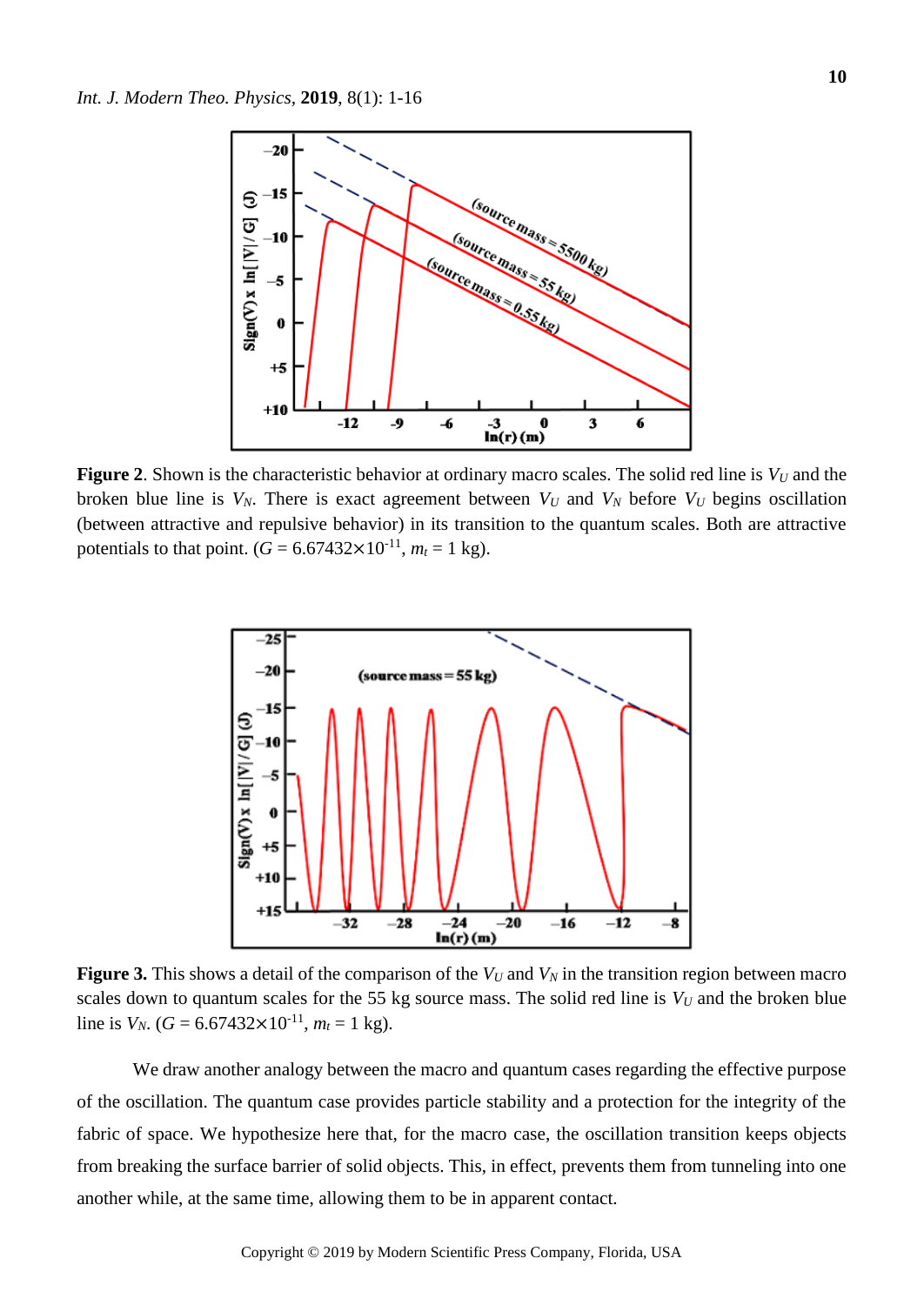#### *Int. J. Modern Theo. Physics,* **2019**, 8(1): 1-16

Even though  $V_N$  and  $V_{Y-mod}$  both have some  $1/r$ –like behavior, the connection between gravity and quantum mechanics has not yet been definitively established. We propose that  $V_U$ 's oscillating transition represents this connection, and is seen in the Casimir force.

The Casimir force was first proposed in the 1940's by Hendrik Casimir [29], and is identified as a quantum mechanical effect, resulting from "zero-point electromagnetic fluctuations". In the very tiny space between the two plates, virtual electrons pop into and out of existence at times too short to be measured. This constantly fluctuating charge and mass in the space gives rise to a weak force that is not related to any currents that might be induced in the two plates. Usually, the weak force is attractive. But a weaker repulsive force has also been observed in the nanometer range [30, 31], and Asorey et al. have analyzed the boundary conditions for the attractive-repulsive nature of the effect [32]. It is this range where  $V_U$  sees the oscillating transition in its potential.

The example of  $V_U$ , at cosmic scales is seen in Figure 4. With a source mass equal to our sun,  $m_s = 1$  SU,  $V_U$  agrees with  $V_N$  (plus the GR correction) to <0.001% over the planetary orbit ranges. The departure of *V<sup>U</sup>* from *V<sup>N</sup>* occurs well within the orbit of Mercury with the oscillation beginning outside the Sun's surface (if you could get close enough, you would feel the adjacent repulsive and attractive regions in the potential before actually crossing to the Sun's interior.



**Figure 4.** Shown is the characteristic behavior at cosmic (solar system) scales. The solid red line is  $V_U$ and the broken blue line is  $V_N$ .  $V_U$  and  $V_N$  agree perfectly at the typical planetary distances.  $V_U$  diverges from  $V_N$  as it begins its oscillation phase well inside the orbit of Mercury (A). The vertical broken black line at  $r = 0.0047$  AU indicates the Sun's radius. The bullets indicate the planetary obits: A = Mercury at 0.387 AU;  $B =$  Venus at 0.723 AU;  $C =$  Earth at 1.0 AU;  $D =$  Mars at 1.524 AU;  $E =$ Asteroid Ceres at 2.77 AU; F = Jupiter at 5.203 AU; G = Saturn at 9.359 AU. ( $m_s = 1$  SU, and  $m_t = 1$ ) kg).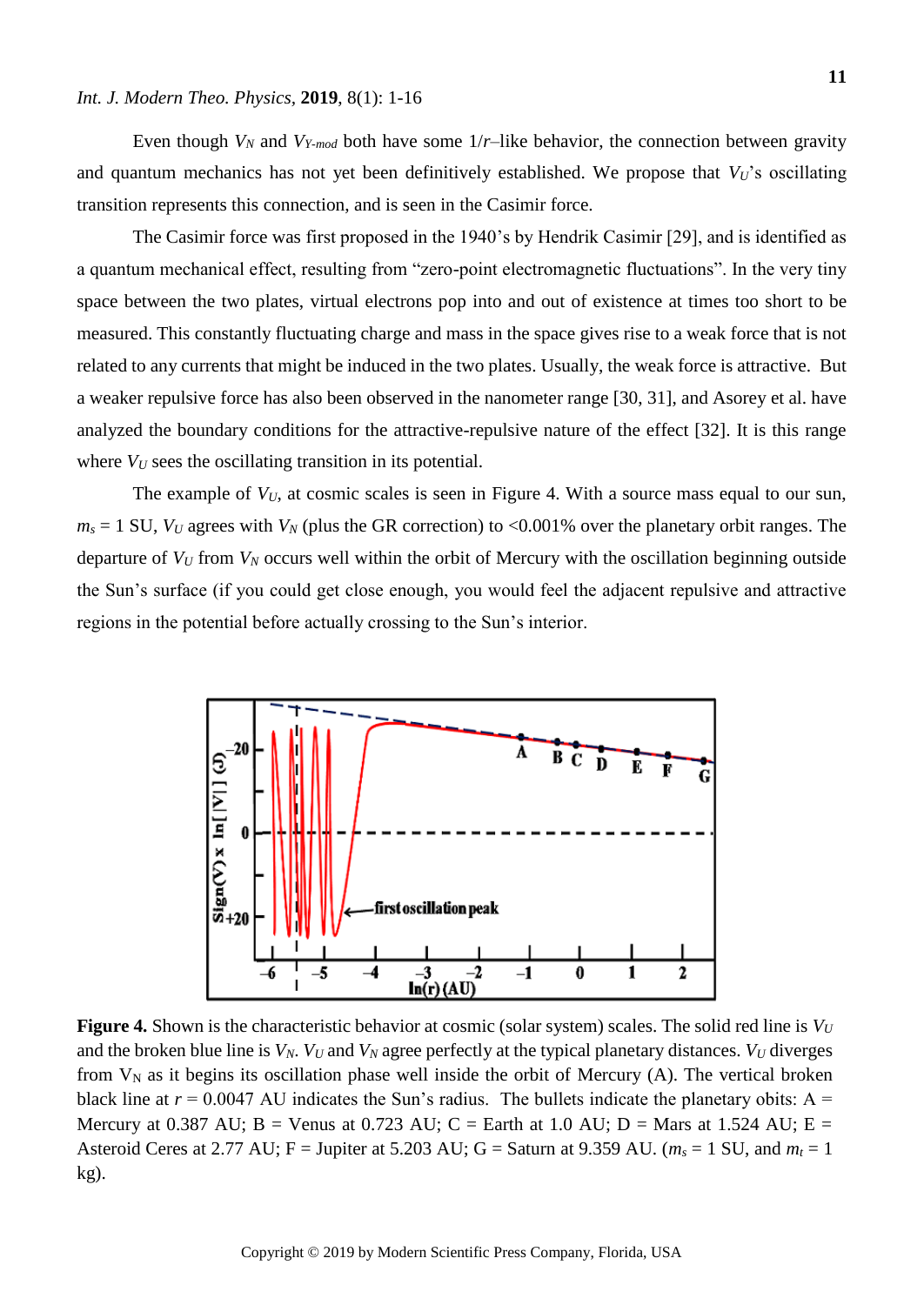It should be noted for the sake of purity that the straight-forward application of Newton's law assumes a point source relative to the test mass. In reality, the Sun is actually an extended source compared to the size and distance of Mercury. The source mass in this comparison is assumed to be concentrated within a sufficiently small space relative to the orbit locations on the plot. This is true for most of the planets.

Oscillatory behavior in  $V_U$  is evident even for the largest masses, beginning "at the surface" and continuing for some distance. The transition from oscillation to  $1/r$  is the point referred to here as the "first oscillation peak". Table 1 shows the first oscillation peak for several cosmic bodies. The neutron star and the black hole, here, are representative examples. For a typical not-too-massive black hole,  $V_U$  does not take on the  $1/r$  form of Newton until well outside the black hole's event horizon  $(-15\times10^{6} \text{ m})$ .

**Table 1.** Shown are examples of the range for the first oscillation peak as *r* decreases. Our Solar System is  $\approx 2 \times 10^9$  AU from the center of our Milky Way galaxy – outside of the expected oscillation region for the Galaxy's potential assuming most of the mass is in the central core.

|                        | <b>Mass</b>             | Radius               | <b>First Oscillation Peak</b> |
|------------------------|-------------------------|----------------------|-------------------------------|
| Source Body            | (SU)                    | (AU)                 | (AU)                          |
| Neutron star           | $3\times10^{-5}$        | $~1.08\times10^{-7}$ | $3\times10^{-5}$              |
| <b>Black Hole (BH)</b> | $1.5 \times 10^{-4}$    | $-3.2\times10^{-8}$  | $9\times10^{-5}$              |
| Sun                    | 1.0                     | 0.0047               | ~10.0093                      |
| $SgrA-*BH$             | $\approx 4 \times 10^6$ |                      | 253                           |
| Milky Way Galaxy       | $~26\times10^{11}$      | $2 \times 10^{10}$   | $6\times10^5$                 |

This oscillation in the potential could be interpreted as the source of the quantum-like behavior predicted in the space surrounding the black hole [33].

We take our Milky Way Galaxy as an example of a larger cosmic scale. It is classified as a spiral galaxy, with a central core (a bar-shaped bulge), surrounded by a flattened disk, and enclosed by several spiral rings. The roughly elliptically-shaped rings are higher density bands of dust and stars separated by relatively dust-free regions, but, the ring-area contains negligible mass relative to the bulge and disk. The Galaxy's mass includes this inner region  $(6x10^{10} \text{ SU}, 8 \text{ kps} \sim 2x10^8 \text{ AU})$  plus a surrounding spherical halo of dark (non-visible) matter that has the gravitational effect of additional mass.

The Galaxy is believed to have a super-massive black hole at its center (SgrA−\*, Sagittarius Astar). It is about the mass of 4 million Suns, and  $\sim$ 200 times the size of our Sun.  $V_U$  indicates an oscillation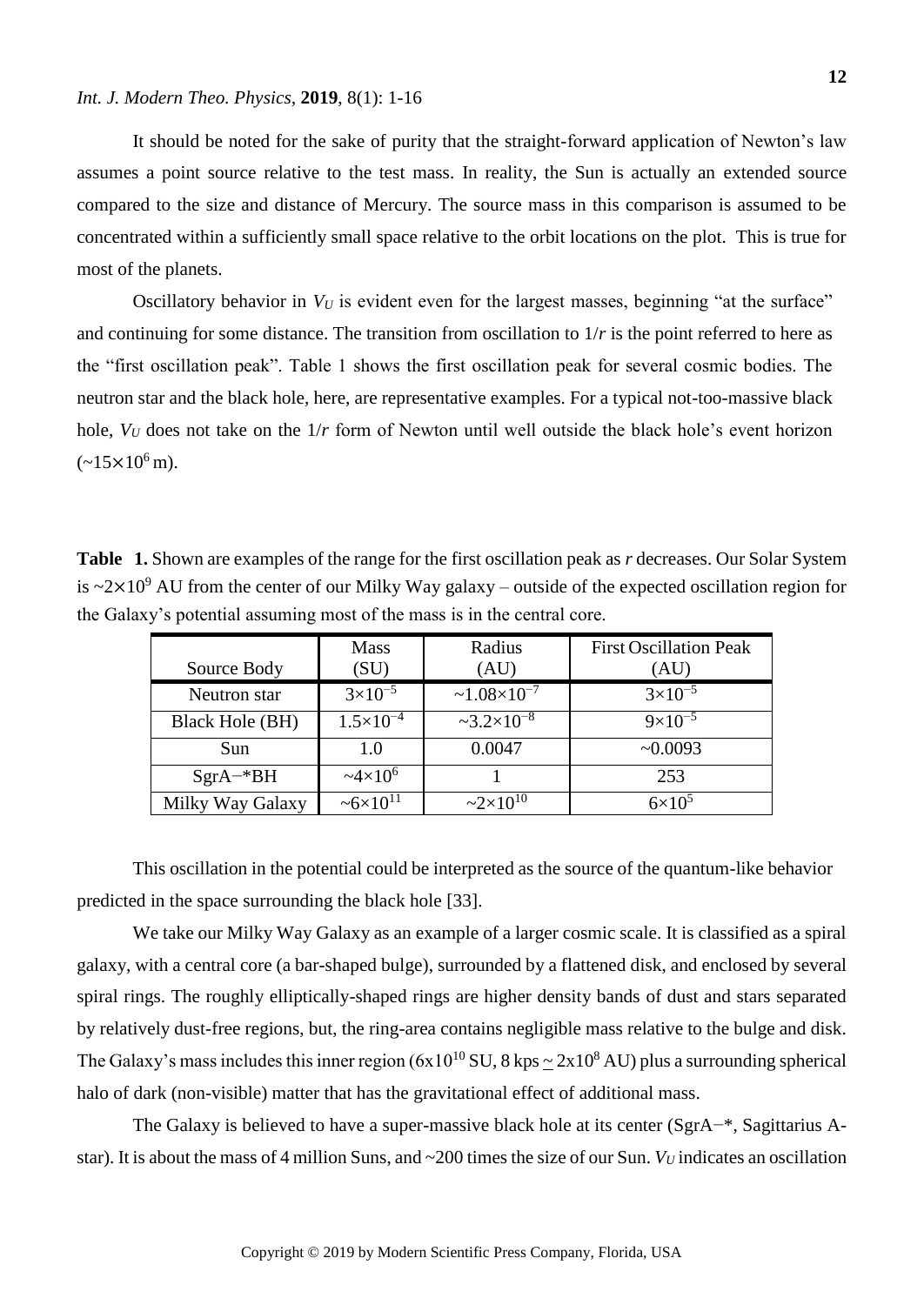in its potential that extends as far as 253 AU (about six times the distance of Pluto to the Sun). The first oscillation peak is outside SgrA−\*'s event horizon, but within the more extended central Galaxy bulge.

Assuming the bulk of the Galaxy's mass is contained within a relatively small region of the core, *V<sub>U</sub>* indicates that its first oscillation peak occurs at ~6×10<sup>5</sup> AU. The potential converges to Newton's *1/r* decay by  $\sim 2 \times 10^8$  AU (1 kilo parsec), still within the Galaxy's core region. To our nearest neighbor, SgrDEG (Sagittarius Dwarf Elliptical Galaxy), at  $\sim 5 \times 10^9$  AU ( $\sim 25$  kpc), the Galaxy's potential would be the expected 1/*r* attraction as predicted by Newton.

A primary tool in determining the Galaxy's mass distribution is its "rotation curve" which indicates the rotation speed of stars at any radial distance. The radial velocity is determined by balancing gravity (generally based on the monotonically decreasing potential of Newton) with the centrifugal force. This produces a smooth curve with a large bump around the core region where rotation speed is fastest, and then settles to a flat tail in the outer regions [34]. Matter-density shock waves and kinematic interactions with orbiting satellite galaxies provide much of the explanation for the observed structure [35, 36].

Sofue [37] notes that the calculated rotation curve agrees well with the observed data except for the wavy, small-scale variations in the observed curve which cannot be attributed to the basic mass distribution, and may indicate some other underlying structure There is a possibility that matter-density waves generated within the  $V_U$  oscillating region might offer additional information about the wavy behavior seen in the rotation curve. This requires further study.

An additional cosmological effect that  $V_U$  might address is the recent discovery of multiple, welldefined concentric ring in the proto-planetary disks around young *Kepler* stars [38, 39]. Models of planetary formation [40] include effects such as, gravitational interactions between embryo-planets, collisions forcing bodies into trapped resonances, and dust trapping in radial pressure bumps. Results around the *Kepler* stars detected disk behavior as close as Mercury is to our Sun, and as far out as Jupiter and beyond, but without the detection of planetary bodies. The stars were considered too young for the observed ring formation, and it was suggested that a collision-based disk-sculpting mechanism might explain the effects. The possibility that events generated within the *V<sub>U</sub>* oscillating region might contribute to early ring formation, and, requires further study.

## **4. Conclusions**

This initial effort produced a universal potential characterizing both the smallest quantum scales through the macro (and cosmic) scales. As developed, it was not intended to model specific mechanisms, simply an operational characterization of the field behavior in general.  $V_U$  reproduces the oscillatory behavior characteristic of particle confinement at quantum scales, and the 1/*r* behavior of macro scales.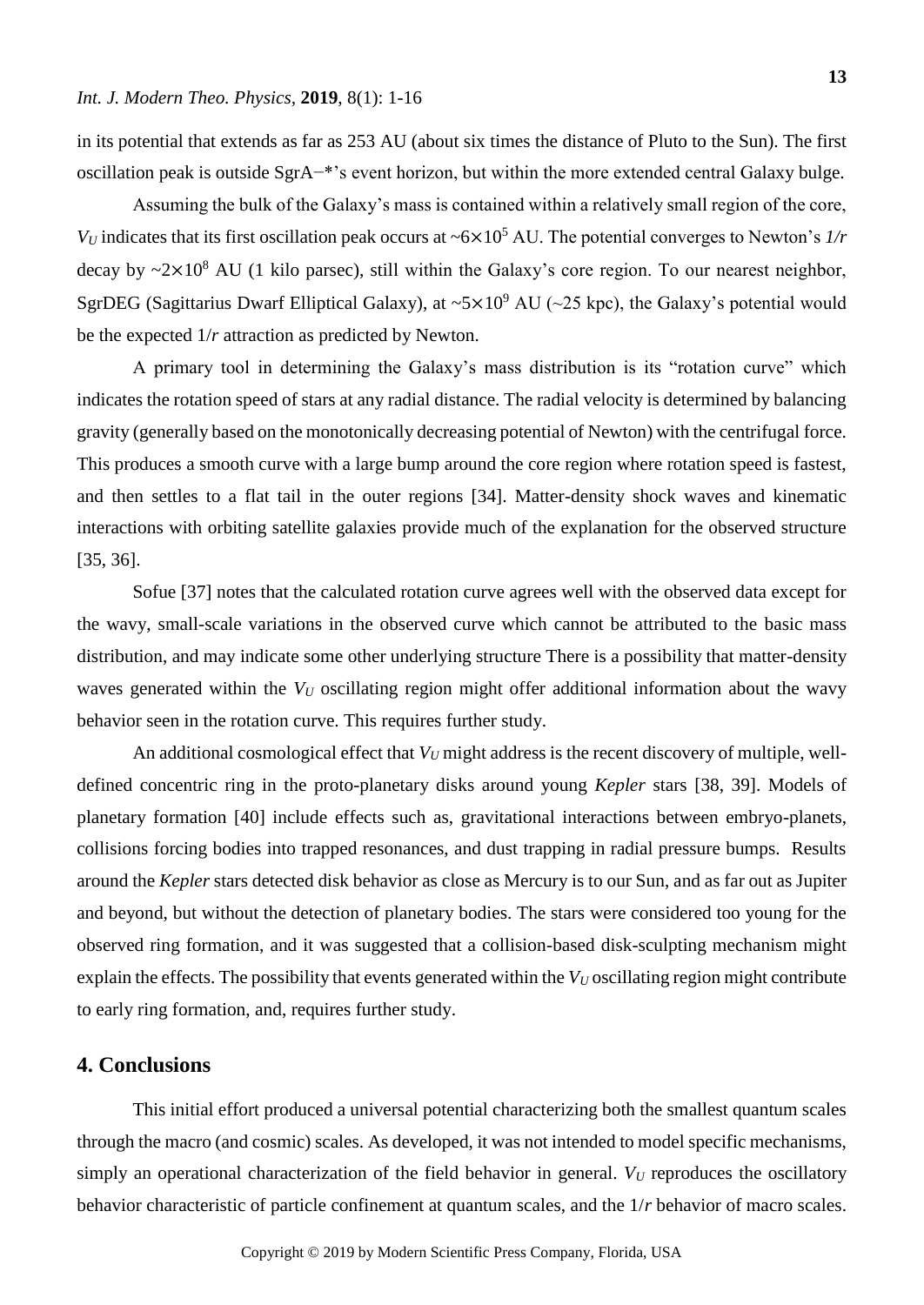It also demonstrates a transition between the two regions that occurs at approximately the same region as the Casimir effect. (This could imply that the Casimir effect is a true transition between the macro and quantum scales). The *V<sup>U</sup>* is the potential that was developed for the FRACEP model described in [17].

Oscillatory behavior also shows up at the cosmic scales. The small radius with a large mass produces oscillations that could be interpreted as quantum effects at cosmic scales, as expected around black holes. Such effects are not predicted by Newtonian gravity or GR – they require quantum gravity models. Further, the oscillation region might offer some additional insight into the structural detail observed in both galactic and planetary system formation.

The data for the analysis was based on the traditional understanding of the nature of matter, that is, all mass is positive. We show that the characterization of negative mass evolves naturally from the function required to satisfy both the quantum and the macro-gravity scales in the form of terms with the square-root of the source mass. These terms provide an imaginary component to the potential when the mass becomes negative, implying behavior that is not totally symmetric between the positive-mass source and the negative-mass source. This asymmetry might offer some insight into the nature and behavior of dark matter and dark energy generally accepted as present in the universe.

## **References**

- [1] M.S. Turner, Dark Matter: Theoretical Perspectives. *Proc. Nat. Acad. Sci. USA* 90 (**1993**): 4827.
- [2] B.A. Dobrescu and D. Lincoln, Mystery of the Cosmos. *Sci. Am.*, July (**2015**): 32-39.
- [3] J.P. Ostriker and P. Steinhardt, New Light on Dark Matter. *Science*, 300 (**2003**): 1909-1913.
- [4] A. Cho, Crunch Time for Dark Matter Hunt. *Science*, 351 (**2016**): 1376-1377.
- [5] L. Poffenberger, Diversifying the Dark Matter Portfolio. *APS News* 27 (**2018**): 1.
- [6] L.I. Schiff, Dirac's Equation for a Central Field. In *Quantum Mechanics*; McGraw-Hill: New York, USA, **1949**.
- [7] L.I. Schiff, Gravitational Properties of Antimatter. *Proc. Nat. Academy of Sci.*, 45 (**1959**): 60-80.
- [8] S. Weinberg, "Space Inversion and Time-Reversal". In *The Quantum Theory of Fields, vol. 1*; Cambridge Univ. Press: Cambridge, UK, **2005**.
- [9] I. Newton, Rules for the Study of Natural Philosophy. In *The Principia, Book 3*, trans. B. Cohn and A. Whitmann; U. California Press: Berkley, USA, **1999**.
- [10] M. Jammer, The Gravitational Concept of Mass. In *Concepts of Mass in Classical and Modern Physics (Reproduction of 1961 Harvard Univ. Press Edition)*; Dover Pub. Inc.: Mineola, NY, **1997**.
- [11] H. Bondi, Negative Mass in General Relativity. *Rev. Mod. Phys.*, 29 (**1957**): 423-428.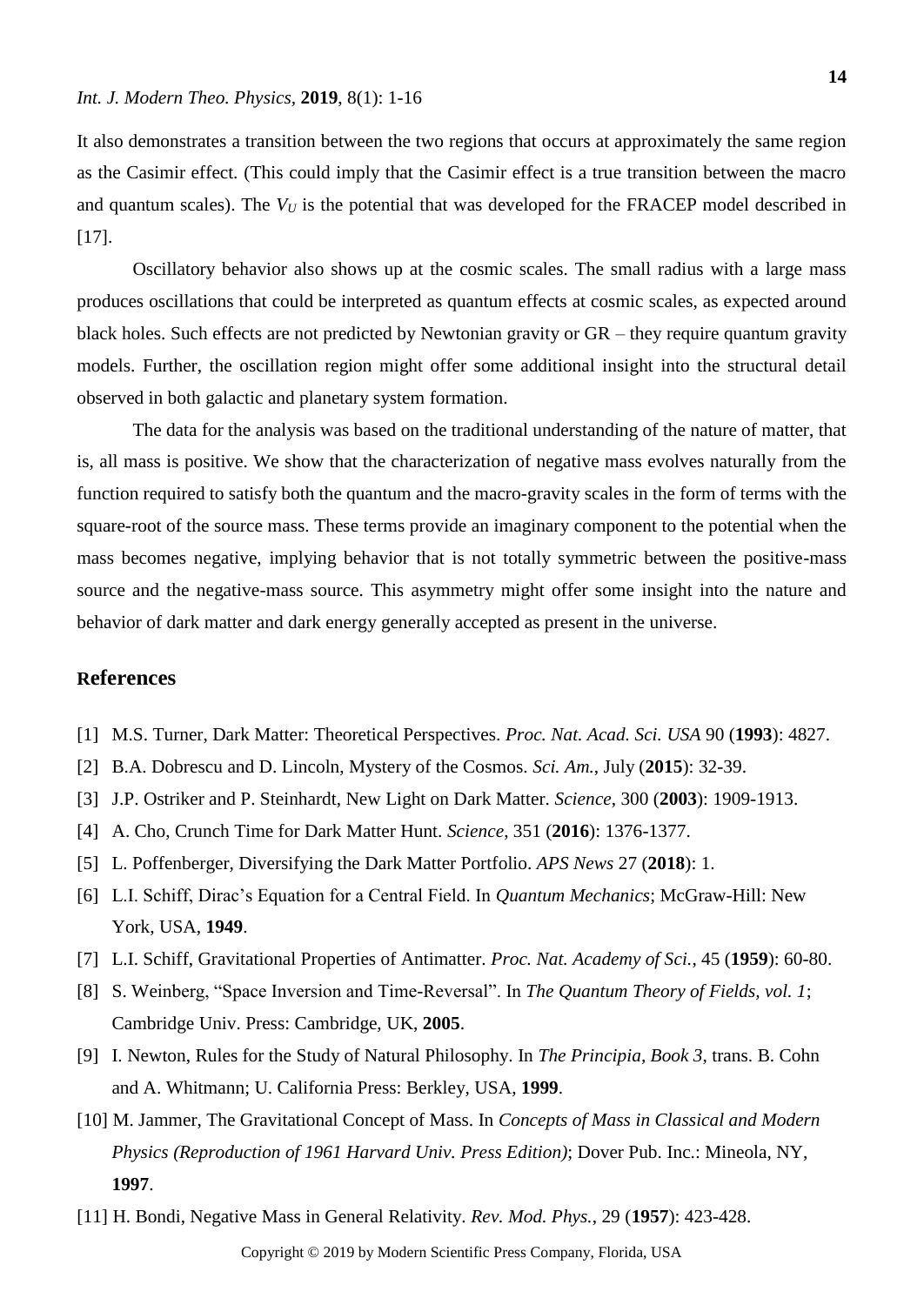- [12] W.B. Bonner, Negative Mass in General Relativity. *Gen. Rel. and Grav*., 21 (**1989**): 1143-1157.
- [13] F. Hoyle, G. Burbidge, and J.V. Narlikai, A Different Approach to Cosmology, *Phys. Today*, April, 38 (**1999**): 38-44.
- [14] F. Hoyle, G. Burbidge, and J.V. Narlikai, *A Different Approach to Cosmology*; Cambridge U. Press: Cambridge, UK, **2000**.
- [15] Yi-Fang Chang, Field Equations of Repulsion Force between Positive-Negative Matter, Inflation Cosmos and Many Worlds. *Int. J. Mod. Theoretical Phys.*, 2 (**2013**): 100-117.
- [16] J.P. Petit and G. D'Agostini, Cosmological Bimetric Model with Interacting Positive and Negative Masses and Two Different Speeds of Light, in Agreement with the Observed Acceleration of the Universe. *Mod. Phys. Lett. A*, 29(**2014**): 1450182 (15 pages).
- [17]J.A. Giannini, Fractal Rings and Composite Elementary Particle (FRACEP) Model: A Picture of Composite Standard Model Fundamental Particles. *Bull. Am. Phys. Soc.*, 61 (6) (**2016**), Session T1.031.
- [18] Simone Giani, On Velocities Beyond the Speed of Light C. *CERN*, *arXiv:hep-ph/9712265v3* (**2008**): 1-11.
- [19] Simone Giani, Experimental Evidence of Superluminal Velocities in Astrophysics and Proposed Experiments. *AIP Conf. Proc.*, 458 (**2008**): 881-888.
- [20] G. Cacciapaglia, A. Deandrea and L. Panizzi, Superluminal Neutrinos in Long Baseline Experiments and SN1987A. *J. High Energy Physics - Springer, JHEP* 11 (**2011**): 137 (22 pp).
- [21] R. Takahashi and H. Asada, Observational Upper Bound on the Cosmic Abundances o Negative-Mass Compact Objects and Ellis Wormholes from SLOAN Digital Sky Survey Quasar Lens Search. *Astr. J. Lett.*, 768 (**2013**): L16 (4pp).
- [22] S. Mbarek and M.B. Paranjape, Negative Mass Bubbles in de Sitter space-time. *Phys. Rev.*, D90 (**2014**): 101502(R).
- [23] M.A. Khamehchi, K. Hossain, M.E. Mossman, Y. Zhang, Th. Busch, M. McNeil Forbes and P. Engels, Negative-Mass Hydrodynamics in a Spin-Orbit-Coupled Bose-Einstein Condensate. *Phys. Rev. Lett.*, 118 (**2017**): 155301.
- [24] The ALPHA Collaboration and A.E. Charman, Description and First Application of a New Technique to Measure the Gravitational Mass of Antihydrogen. *Nature Comm.*, 4 (**2013**): 1785 (8pp).
- [25] M. Ahmadi, *et al*., Observation of the 1S-2P Lyman-a Transition in Anti-hydrogen. *Nature* 561 (**2018**): 211-217.
- [26] B. Schwarzschild, Theorists and Experimenters Seek to Learn Why Gravity Is So Weak. *Physics Today*, September, 22 (**2000**): 22-24.